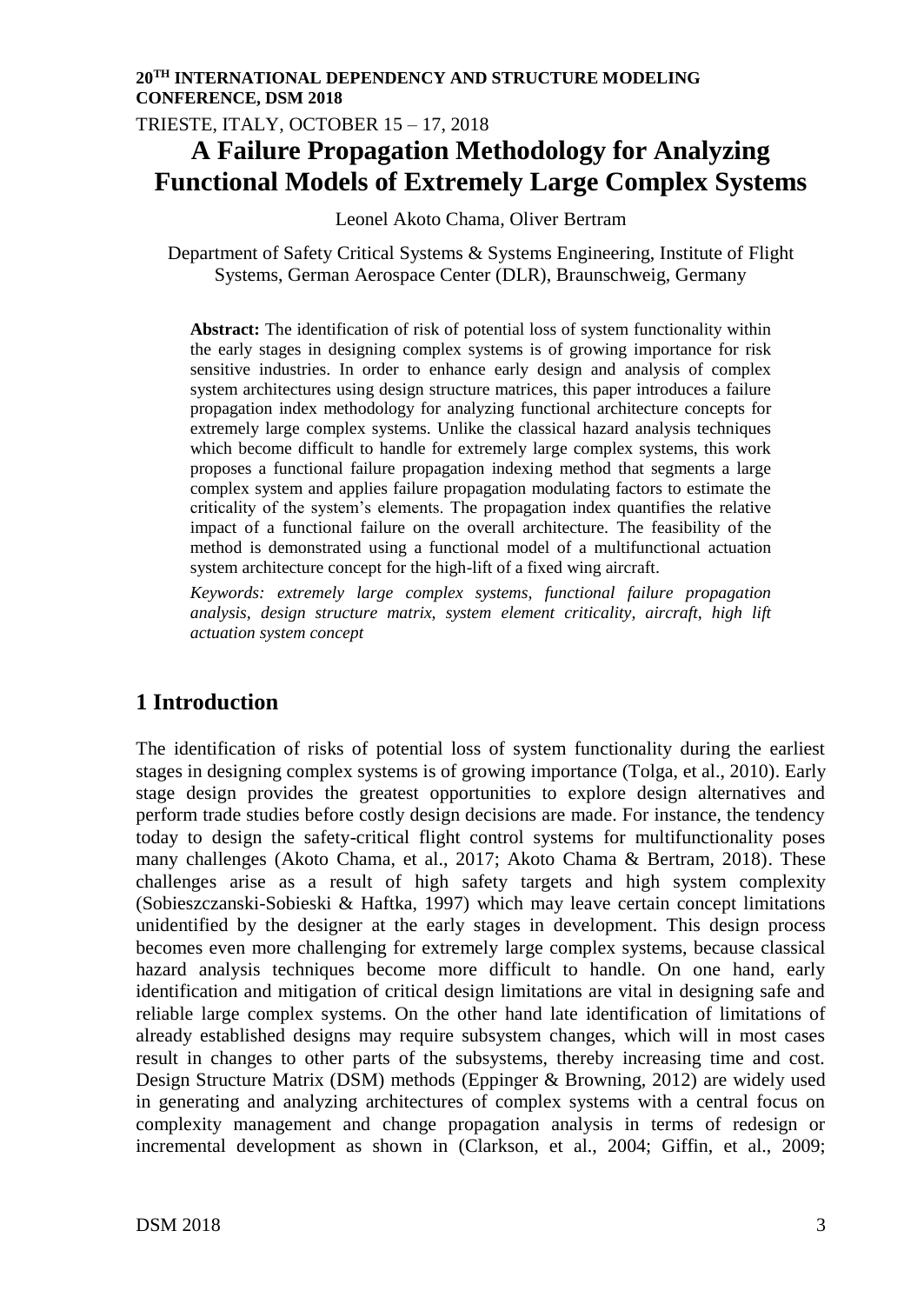Hamraz, et al., 2012; Marle & Bocquet, 2010; Fang & Marle, 2012). While these works focus on change propagation in terms of changing other subsystems in order to accommodate a change in a particular subsystem during redesign, incremental development or design for customization, they do not focus on the impact of subsystem failure on the functioning of the system (i.e. how failure of a subsystem is propagated within a complex system). Because failure of critical subsystem elements of an already established design may significantly impact the functioning of the system, their early prediction could help guide early design decisions. As a further step in enhancing the process, this work integrates preliminary safety analysis within the DSM framework by introducing a Failure Propagation Index (FPI) method for quantifying risk of potential loss of system functionality. The FPI method quantifies each functional element's relative failure impact on the overall architecture. The impact value is calculated from the Functional Failure Propagation Matrix (FPM) generated from the functional model. Once the distribution of the FPIs is known, valuable insights can be extracted from the architecture and early design decisions can be made to enhance or mitigate architectural concept limitations. Unlike in the aforementioned works by (Clarkson, et al., 2004; Giffin, et al., 2009; Hamraz, et al., 2012; Marle & Bocquet, 2010; Fang & Marle, 2012) which focus on how change is propagated during engineering design change, the proposed method in this work focuses on predicting how a failure of a particular subsystem element prevents other subsystems from performing their intended functions.

## **2 Conventional Design Approach**

Typically the design of systems begins with stakeholder analysis, then requirements analysis and ends with an architecture as shown in [Figure 1.](#page-1-0) Of particular importance in the process is the analysis and allocation of functions carried out after the requirements analysis and before the synthesis of the concept.



Figure 1. Classical design process

<span id="page-1-0"></span>At this stage, complex systems pose many design challenges and even greater challenges for extremely large complex systems, thus methods which are also applicable to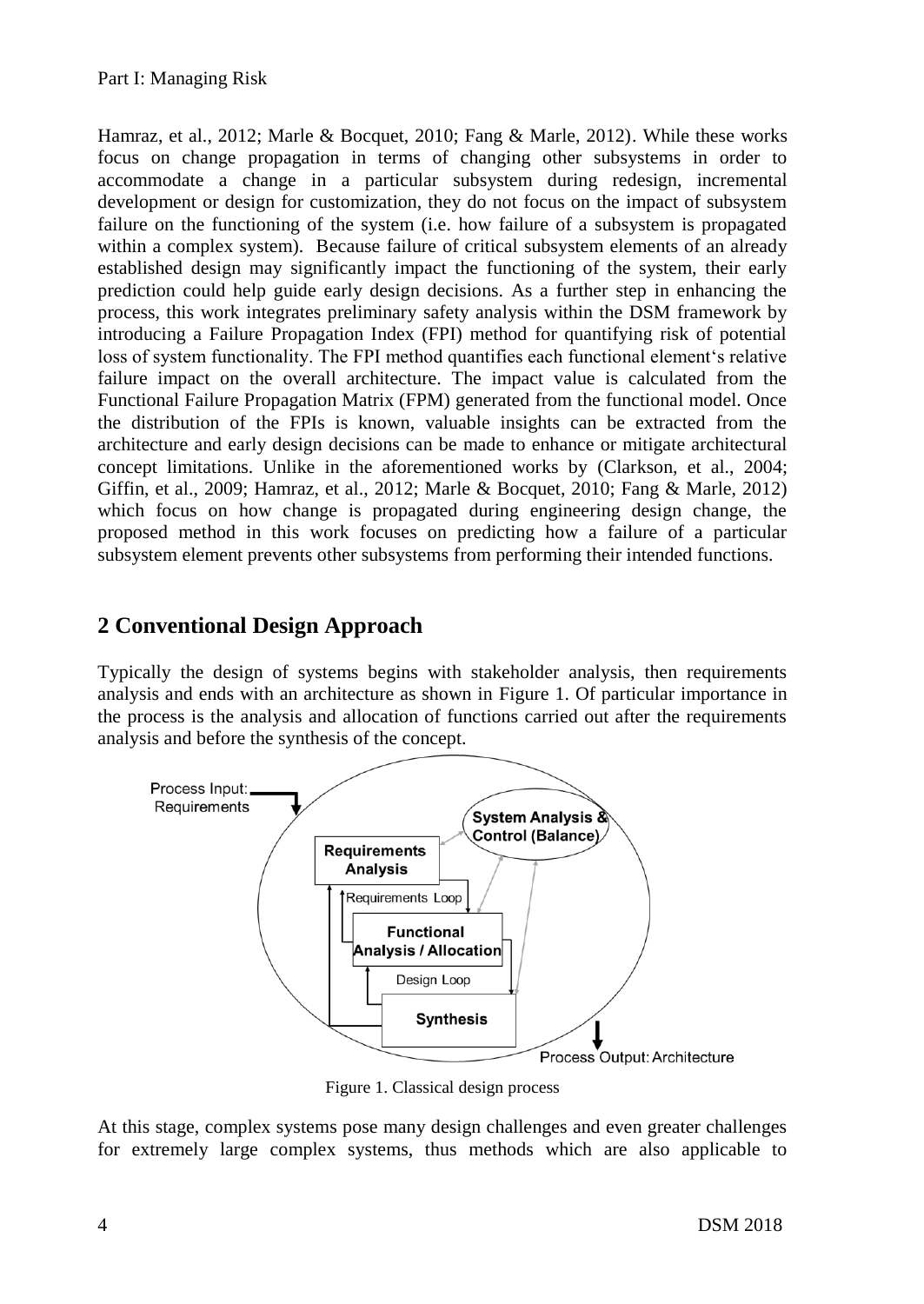functional networks have been developed to manage system complexity and change propagation (Hamraz, Caldwell, & Clarkson, 2012; Clarkson, Simons, & Eckert, 2004; Fang & Marle, 2012; Carlos Inaki, 1998; Thebeau, 2001). Also, within this stage, the classical hazard analysis techniques such as the Functional Hazard Analysis (Clifton A, 2005; Dalton, 1996) are performed on the system to identify potential hazardous elements in the design. While these hazard analysis techniques are sufficient, they become very difficult to apply for extremely large complex systems which may lead to potentially unidentified hazardous system elements. Thus, if design flaws are not identified and mitigated early enough, this may result in costly design changes later in the design process or even catastrophic failures during the operational phase of the system (Akoto Chama & Bertram, 2018).

### **3 Method**

Every system is fundamentally made up of functional elements. How these elements are connected and interact with each other defines the functional architecture of the system. Understanding how these functions affect each other and how they work together to accomplish the mission of the system is vital in creating optimal system architectures. In order to identify critical system elements whose failure impact can greatly affect the functioning of the system, this work proposes a three step FPI approach with main focus on the functional failure propagation analysis that quantifies the relative failure impact of subsystem elements. The FPI method introduced in this work, has been developed to enhance the design process by reducing the risk of design flaws propagated to later stages in the design process for extremely large complex systems. The principle of the method is explained below.

#### **3.1 Functional Model (Step 1)**

The process begins by creating a functional model of the system to be designed. A functional model of a system is an abstraction that represents the system's functions and their interactions (Akoto Chama, et al., 2017; Stone & Wood, 2000; Hutcheson, et al., 2007; Chakrabarti, et al., 2011; Pahl, et al., 2007). It represents the transformation of energy, material or signal information flows as they pass through the system elements. It defines how the functions will operate together to perform the system mission. Generally, more than one functional model can satisfy the system requirements and thus a suitable functional model depends on the level of required detail that should be analyzed. In order to explain the proposed method, consider the arbitrary seven element system as shown in [Figure 2.](#page-2-0) It is assumed that the elements of the system are functions, which are connected to each other as shown.



<span id="page-2-0"></span>Figure 2. Functional model of an arbitrary seven element system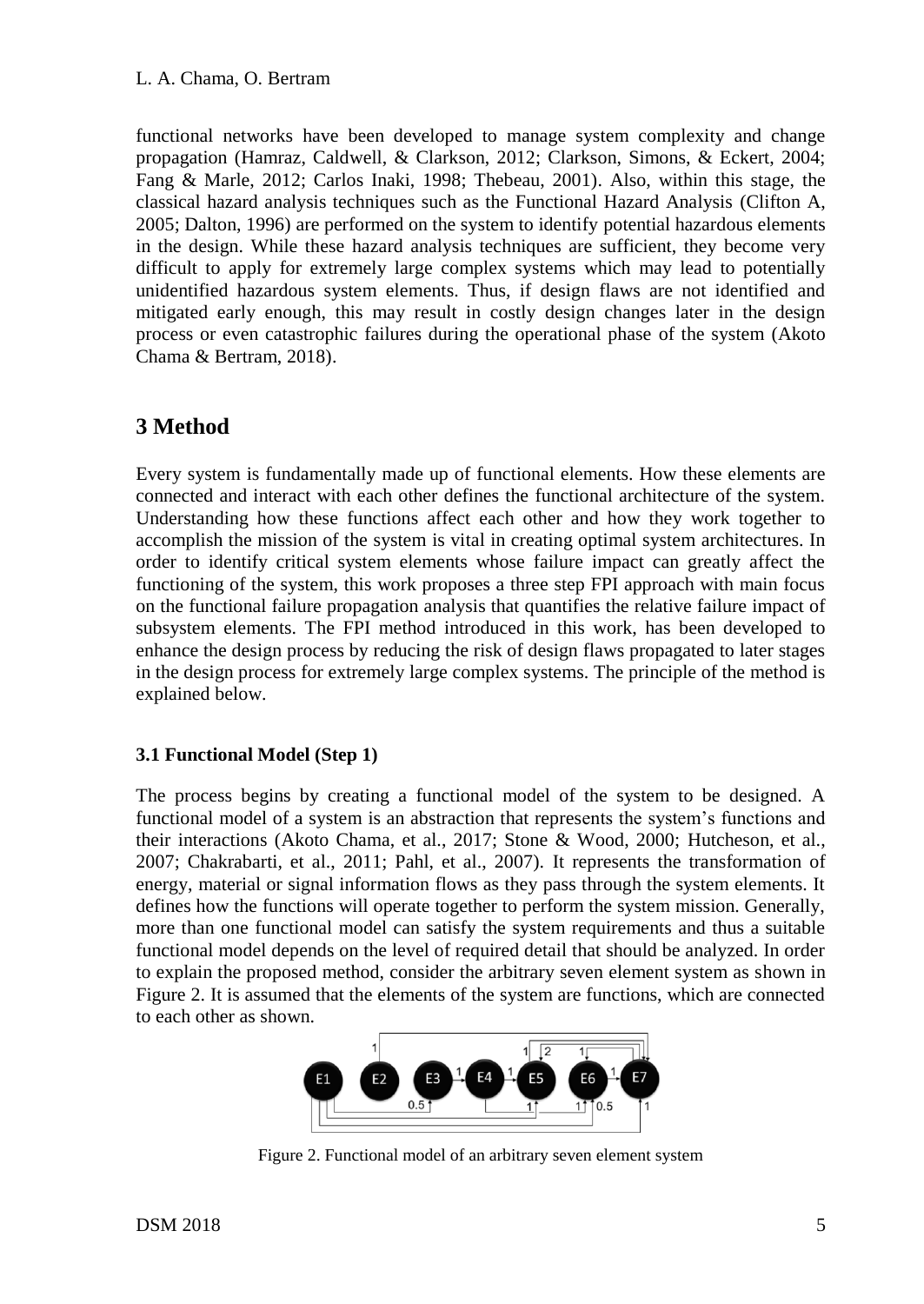### **3.2 Design Structure Matrix (Step 2)**

The DSM, also referred to as dependency structure matrix is a tool for network modeling (Eppinger & Browning, 2012). It is used to represent a system's architecture (or design structure) by mapping the interactions among the elements that make up a system. The DSM is represented as a square  $\tilde{N} \times \tilde{N}$  matrix, with relations (or interactions) among the set  $\tilde{N}$  of system elements. One can think of a DSM as a collection of cells (e.g. E1 to E7 in Table 1) along the diagonal of the matrix as representing the system elements (Figure 2) analogous to the nodes in the digraph model (Eppinger & Browning, 2012). The diagonal cell has inputs entering from its left and right sides and outputs leaving to above and below as shown on Table 1. The corresponding marks in the off-diagonal cells indicate the sources and destinations of the inputs and outputs, analogous to the directional arcs in a digraph. The inputs to an element in a row (which are outputs of other elements) are indicated by marks in that row. The outputs from an element in a column (which are inputs to other elements) are indicated by marks in that column. For the seven functional elements system shown above, the corresponding DSM is represented as shown on Table 1.

|  |           |    | E1 | E2 | E <sub>3</sub> | E4 | E <sub>5</sub> | E <sub>6</sub> | E7 |
|--|-----------|----|----|----|----------------|----|----------------|----------------|----|
|  | Element 1 | E1 | E1 |    |                |    |                |                |    |
|  | Element 2 | E2 |    | E2 |                |    |                |                |    |
|  | Element 3 | E3 | X  |    | E3             |    |                |                |    |
|  | Element 4 | E4 |    |    | X              | F4 |                |                |    |
|  | Element 5 | E5 | X  |    |                | X  | E5             |                | X  |
|  | Element 6 | E6 | X  |    |                | X  |                | E6             | X  |
|  | Element 7 | E7 | X  | X  |                |    | X              | X              |    |

Table 1. Design structure matrix of the functional model above

#### **3.3 Functional Failure Propagation Analysis (Step 3)**

If a functional element fails, it is possible that other elements (functions) within the functional network are affected, synonymous to change propagation in (Clarkson, et al., 2004; Giffin, et al., 2009; Hamraz, et al., 2012; Marle & Bocquet, 2010) . In this section, all functions which are affected as a result of the failure of a particular function are captured. The Functional Failure Propagation Analysis (FPA) generates the information on how functional failures are propagated within the functional (network) model. For the propagation analysis the following definitions are used:

**Downstream elements:** Elements along the affected paths to which the output of the element under consideration goes.

**Upstream elements:** Elements along the affected path from which the element under consideration receives inputs.

**Modulation:** The change in the effect of a failure as it is propagated within the network.

For example, consider the seven element functional model as shown in [Figure 2](#page-2-0) and let the element E1 be degraded or fail. Then, there are four different failure propagation possibilities (or scenarios) within the internal network structure;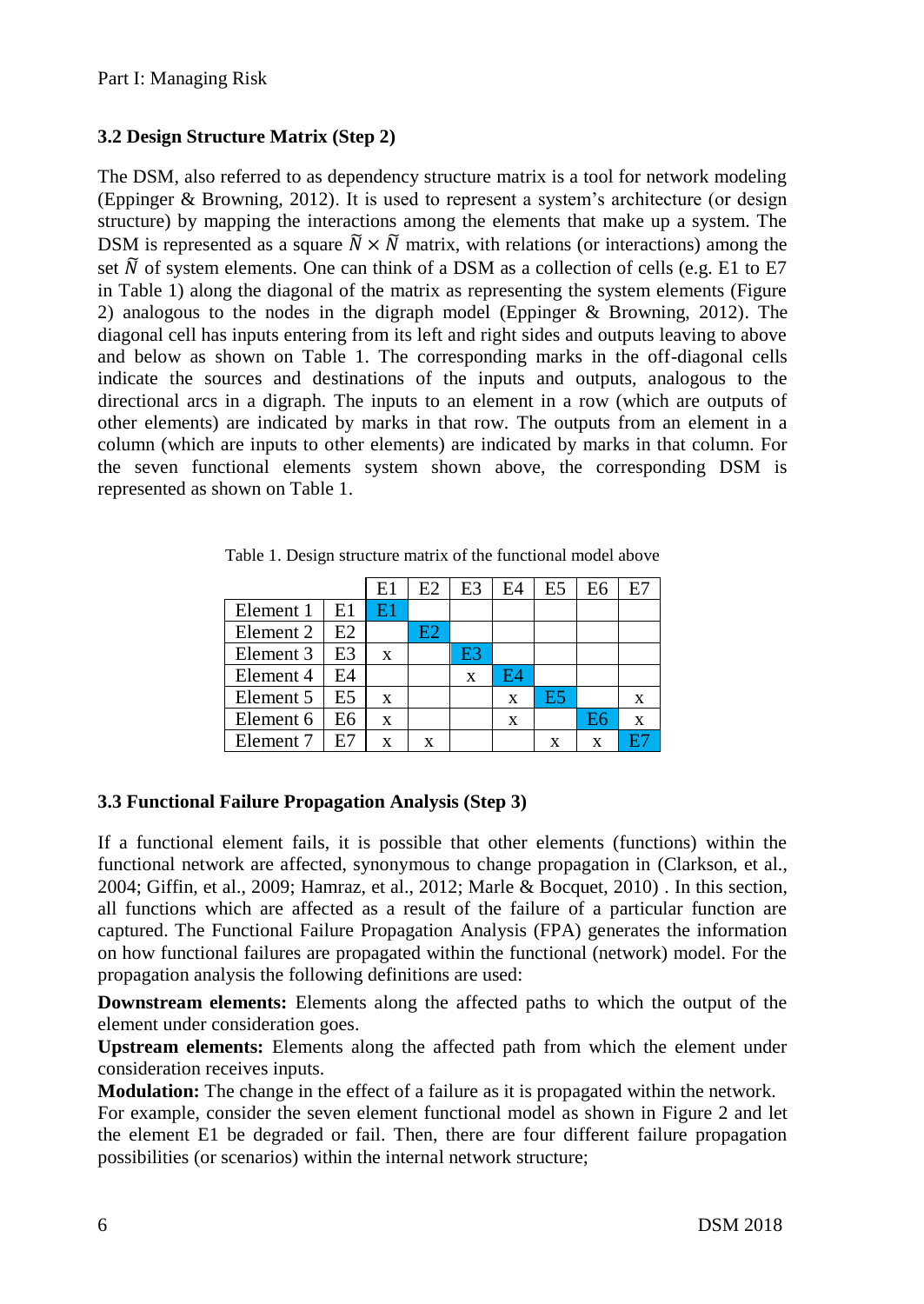- **Case 1:** The failure is not propagated
- **Case 2:** The failure is propagated equally upstream and downstream across the entire network without modulation.
- **Case 3:** The failure is propagated upstream and downstream across the entire network with modulation.
- **Case 4:** The failure is propagated only through certain elements within the network, with or without modulation.

For extremely large complex systems, the fourth case becomes extremely challenging to handle since the elements affected must be identified for the analysis. In this work a generalized approach for capturing failure impact is presented. The failure propagation is captured within a predictive matrix called Failure Propagation Matrices (FPMs) which are DSMs whose off-diagonal cell entries represent the propagation paths and the magnitude of the effect on an element within the propagation path. The magnitude of the effect is reflected in the strength of the connection (0.5 for weak, 1 for medium and 2 for strong) which defines the relative importance of the connection within the functional network. The importance of the connection is based on its necessity for efficient system operation. A basic sensitivity analysis showed that the relative criticalities of the system elements were mostly stable to small changes in the connection strengths. Also the term "predictive" is used in describing the FPMs because the entries are based on subjective judgement and tied closely to the intended behavior of the subsystem within the system.

The propagation of the failure across different elements may differ according to the four possibilities listed above. Figure 3, shows scenarios 2 and 3 (Cases 2 and 3), where the entire network is affected, is affected. Figure  $3(a)$  shows a failed element within the DSM and Figure 3(b) shows a tree representation of the elements affected as a result of this failure. The tree is generated using a depth first search algorithm beginning from element E1, and representing all possible paths; hence multiple elements appear in different tree branches.

|                |     |                |                |    |                |                |    |             |                | E1                                               |    |
|----------------|-----|----------------|----------------|----|----------------|----------------|----|-------------|----------------|--------------------------------------------------|----|
|                | E1  | E <sub>2</sub> | E3             | E4 | E5             | E6             | E7 |             | 0.5            | 0.5¢                                             |    |
| E1             | E1  |                |                |    |                |                |    | $N=1$       | E <sub>3</sub> | E <sub>5</sub><br>E <sub>6</sub>                 | E7 |
| E2             |     | E2             |                |    |                |                |    |             |                |                                                  |    |
| E <sub>3</sub> | 0.5 |                | E <sub>3</sub> |    |                |                |    | $N=2$       | Ε4             | E7<br>E7                                         | E6 |
| E4             |     |                |                | E4 |                |                |    | E5          | E6             | $\mathbf{r}$<br>E <sub>5</sub><br>E <sub>6</sub> |    |
| E <sub>5</sub> |     |                |                |    | E <sub>5</sub> |                | ◠  |             |                |                                                  |    |
| E <sub>6</sub> | 0.5 |                |                |    |                | E <sub>6</sub> |    | E7          | E7             |                                                  |    |
| E7             |     |                |                |    |                |                | E7 |             |                |                                                  |    |
|                |     |                |                |    |                |                |    | E6<br>$N=5$ | E <sub>5</sub> |                                                  |    |
|                |     |                |                |    |                |                |    |             |                |                                                  |    |

(a) E1 failed element (b) Depth first search tree

Figure 3. An exemplary failed element and its corresponding tree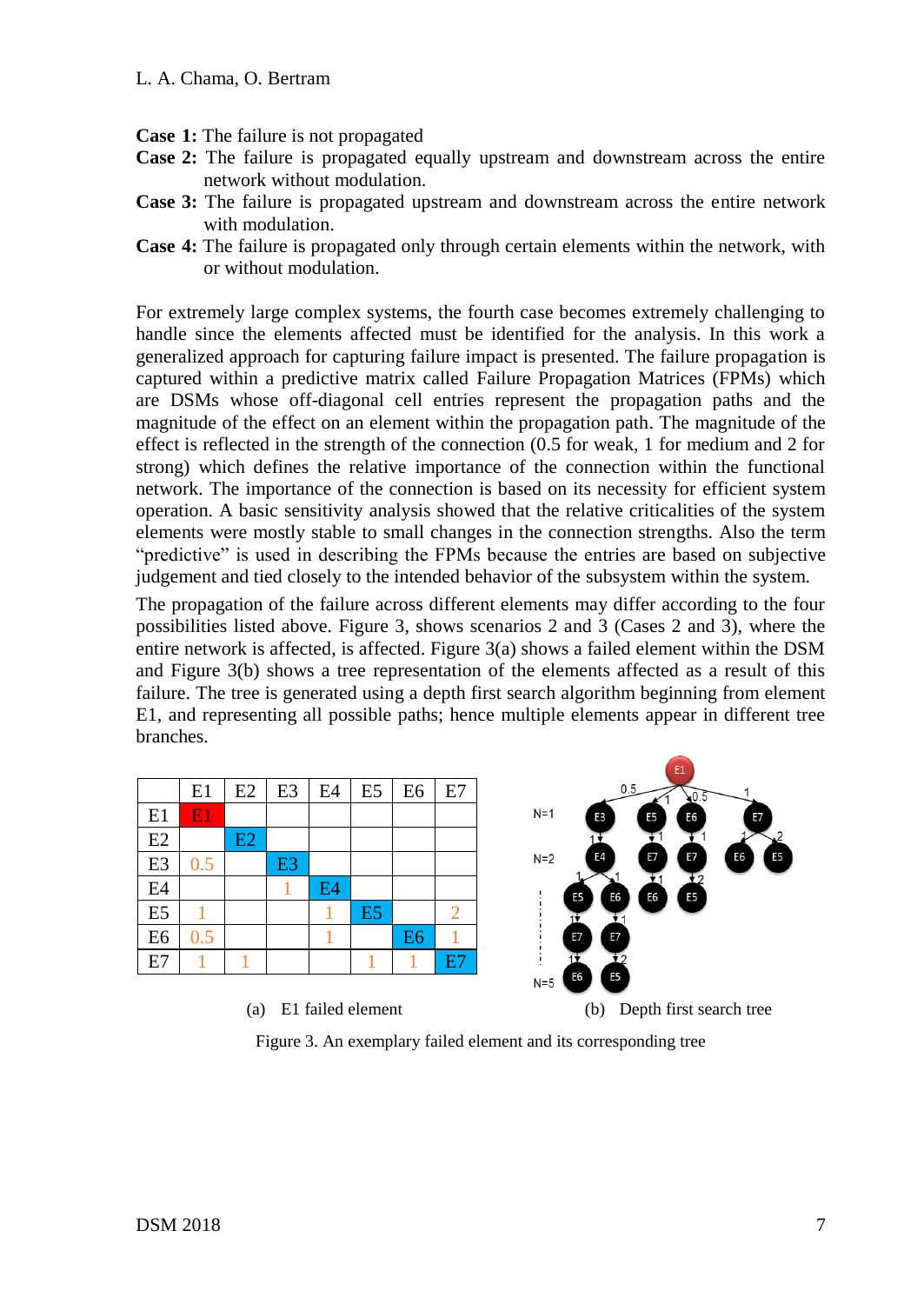

Figure 4. Segmentation of failure propagation paths

Since E1 has no upstream elements, they are not shown. Furthermore, in order to capture propagation effect across the entire network according to scenario 3 (Case 3), the tree in Figure 3 (b) can be segmented as shown in Figure 4. The tree elements can be partitioned into two segments as shown in  $4(a)$  or multiple segments as shown in  $4(b)$  according to impact of the failure on them. The calculated value from the Failure Propagation Matrix (FPM) is called the Failure Propagation Index (FPI) and determines the relative criticality of the element. To obtain an element's FPI, let i and j be elements of the functional model such that when element i fails, element j is affected (i.e. j is an element that belongs to the tree generated from element i). Also let  $e_{i,j}$  be the edge preceding element j, along the tree path between i and j. For a given depth N, let  $S(i, N)$  be the set of elements j (in the tree of i) at depth N from i. Note from Figure 3 that the same element j may appear at different depths. Then the summed up edge magnitudes at a given depth N are:

$$
P(i, N) = \sum_{j \in S(i, N)} e_{i,j} \qquad (1)
$$

Each depth is assigned a modulation factor  $M(N)$ . The modulation factor is chosen to reflect how an element failure may impact other elements within the network. For example, for a functional network which is designed such that distant elements are less affected, a modulation factor which is inversely proportional to the distance can be chosen. Thus, the FPI for i is the following sum:

$$
FPI_i = \sum_N M(N)P(i, N) \quad (2)
$$

If  $(M(N))_{N=1...MaxN}$  and  $(P(i, N))_{N=1...MaxN}$  are interpreted as vectors, then the FPI for i is the inner product of these two vectors:

$$
FPI_i = \langle \big(M(N)\big)_{N=1\ldots MaxN}, \big(P(i,N)\big)_{N=1\ldots MaxN}\rangle \qquad (3)
$$

Since failure propagation may be different for upstream and downstream elements, introducing direction on (3) yields:

$$
FPI_i^- = \langle \left( M_{up}(N) \right)_{N=1\ldots MaxN}, \left( P_{up}(i,N) \right)_{N=1\ldots MaxN} \rangle \tag{4a}
$$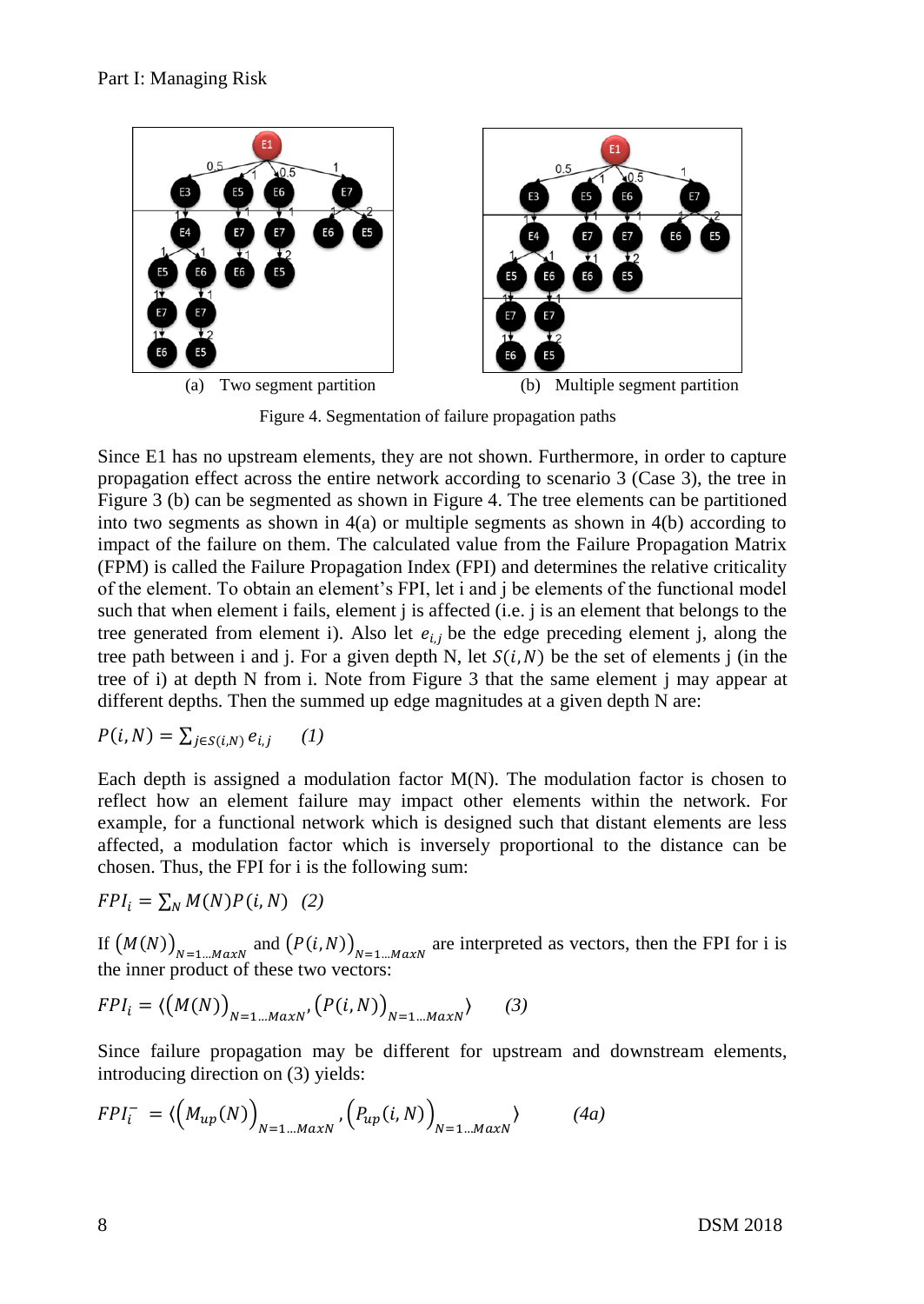$$
FPI_i^+ = \langle \left( M_{dn}(N) \right)_{N=1\ldots MAXN}, \left( P_{dn}(i,N) \right)_{N=1\ldots MAXN} \rangle \tag{4b}
$$

Equation (4a) gives the calculated partial FPI  $(FPI<sub>i</sub>)$  from elements affected upstream while equation (4b) gives the calculated partial index  $(FPI<sub>i</sub><sup>+</sup>)$  from elements affected downstream. The multiplicative factor  $M_{nm}(N)$  gives the upstream dependency modulating factor as a function of the distance N. Similarly the downstream dependency modulating factor is given by  $M_{dn}(N)$ . The sum of the upstream and downstream partial FPIs  $(FPI<sub>i</sub><sup>-</sup> + FPI<sub>i</sub><sup>+</sup>)$ , gives the FPI of the element under consideration. In matrix form, equation (4) can be written as shown in equation (5). Equation (5) represents the Frobenius inner product of the Modulation Matrix and the Propagation Matrix

$$
FPI_{i}^{\pm}\left\langle \begin{bmatrix} M_{up}(1) & M_{up}(2) \dots M_{up}(MaxN) \\ M_{dn}(1) & M_{dn}(2) \dots M_{dn}(MaxN) \end{bmatrix}, \begin{bmatrix} P_{up}(i,1) & P_{up}(i,2) \dots P_{up}(i,MaxN) \\ P_{dn}(i,1) & P_{dn}(i,2) \dots P_{dn}(i,MaxN) \end{bmatrix} \right\rangle (5)
$$

For compactness, equation (5) can be written as shown in equation (6) where M represents the Modulation Matrix and P represents the Propagation Matrix.

$$
FPI_i^{\pm} = \langle M, P(i) \rangle \tag{6}
$$

For a tree with partitions (e.g. Figure 4), elements within the same partition can be modulated similarly while elements belonging to different partitions can be modulated differently. Such modulation is chosen to reflect potential impact of element failure on other elements (e.g. see application case in next section). In case of failure, the FPI of an element reflects the number of elements affected within the network structure of the functional model and the severity of impact. A high FPI value can be as a result of lots of affected elements with low severity or a few affected elements with high severity. Capturing this information early in the design process can be vital in optimal module formation within the function allocation stage or in making critical design decisions.

**Note:** The results of the analysis are influenced by the chosen values for edge (connection) strengths in the network and the modulation factors. Thus care must be taken in choosing these parameters and the resulting observations must be analyzed accordingly.

#### **4 Application on a Multifunctional Flap Actuation Concept**

Multifunctionality in flight control system presents many advantages for efficient flight which leads to reduction in fuel burn (Akoto Chama & Bertram, 2018; Akoto Chama, et al., 2017; Reckzeh, 2014; Cook & de Castro, 2004; Reckzeh, et al., 2012).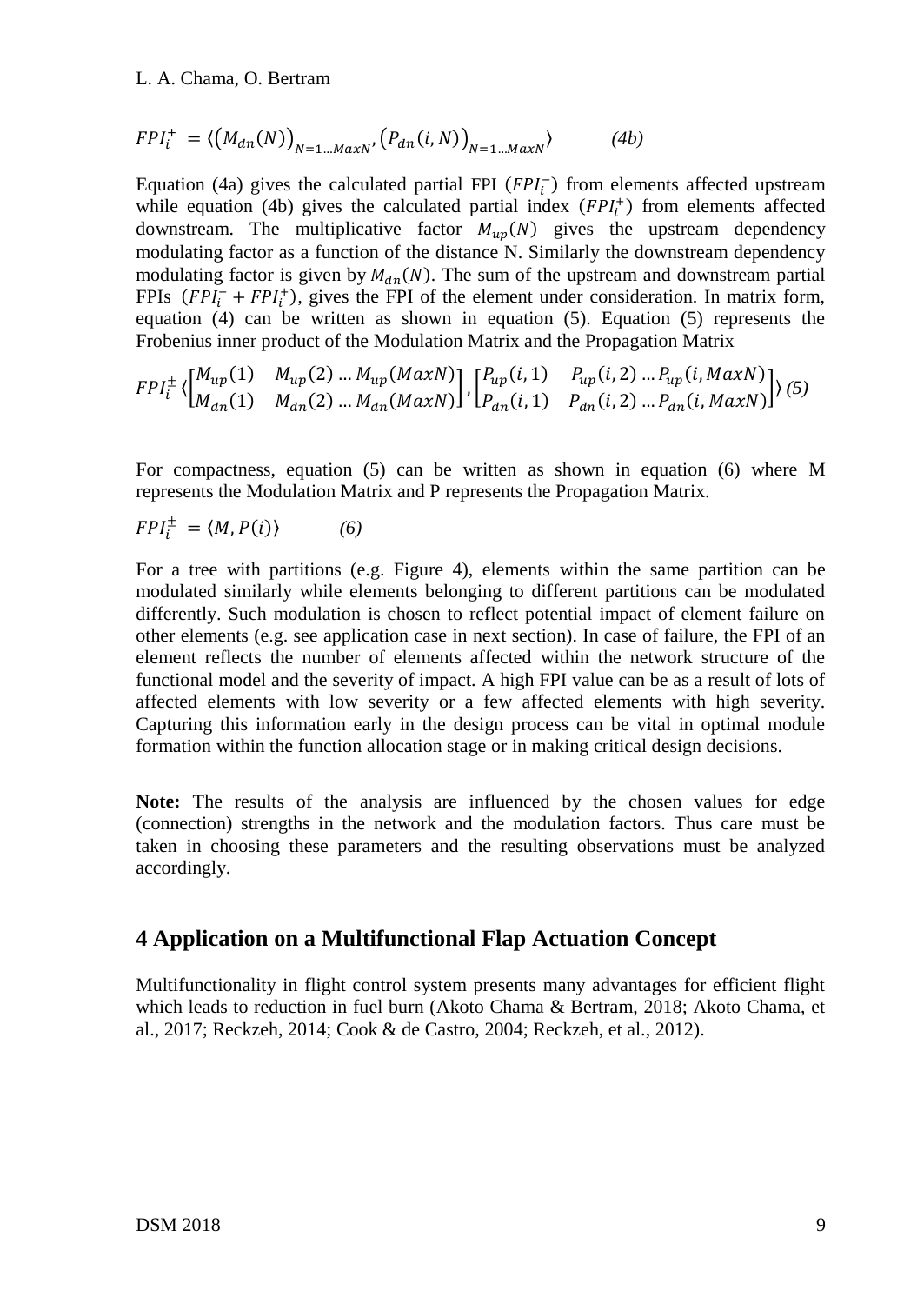

(b) An exemplary multifunctional flight control flap actuation system (first two O/B and I/B flaps for the left wing and the last two for the right wing)

Figure 5. Multifunctional flight control surfaces and actuation system

| ACE        | : Actuator Control Electronics | $O/B$ Flap        | : Outboard Flap              |
|------------|--------------------------------|-------------------|------------------------------|
| <b>CSU</b> | : Command Sensor Unit          | PCE.              | : Power Control Electronics  |
|            | $I/B$ Flap : Inboard Flap      | <b>SFCC</b>       | : Slat/Flat Control Computer |
| M          | : Motor                        | X <sub>comm</sub> | : Communication Signal       |

Figure 5(a) shows a simplified example of the mapping between the control surfaces on the aircraft (right) and flight control functions (left). The solid lines show the classical mapping while the dashed lines show possible functionalities that could be added to the control surfaces. The underlying actuation systems that actuate the control surfaces are very complex and present many design challenges. Thus, in order to demonstrate the proposed methodology, this paper analyses the functional network of the fully distributed flap actuation system concept (Recksiek, 2009) as an application. The physical layout and possible criticality distribution of the analyzed actuation system is shown in Figure 5(b). The design problem was to design a flap actuation system that allows the flaps to perform multiple functions such as increasing the maximum lift coefficient, spanwise lift distribution as well as roll assist. Applying the three step approach described above, a functional model was created composing of 140 interconnected elements. A DSM was then created and a functional failure propagation analysis was performed. Since it was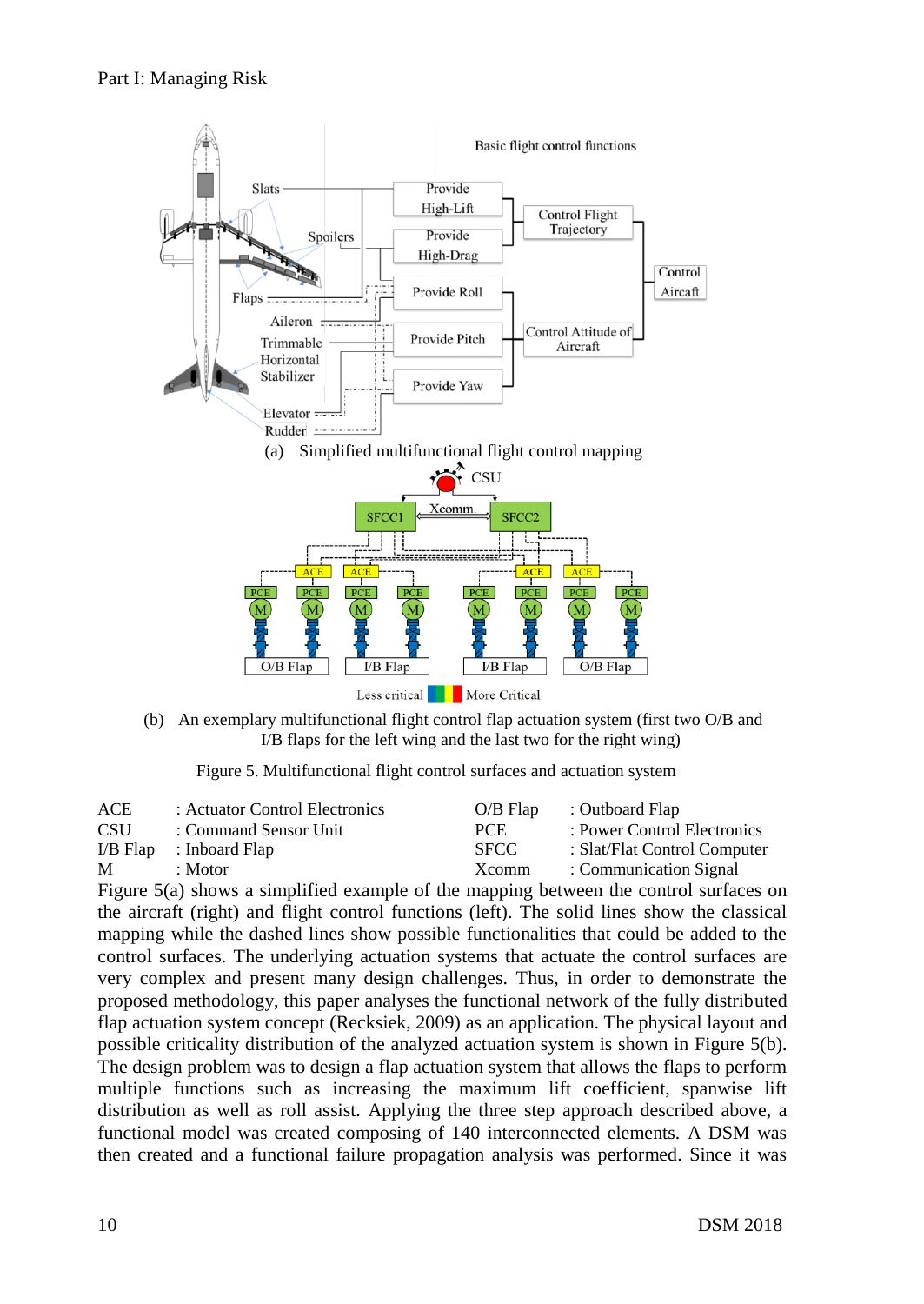assumed that there was no information about the type of physical system solution, the analysis was based only on analyzing the functional network structure. Here the tree was partitioned into 2 sections as shown in Figure 4(a).



**Failure Propagation Index (FPI) Distribution** 

Figure 6. FPI distribution of a section of the functional architecture

The upper segment contained the failed element and elements that are directly affected by the failure without modulation. The lower segment contained elements that are indirectly affected by the failure with a distance dependent modulation of  $M_{dn}(N) = 1/(2N)^2$  and  $M_{up}(N) = 1/(4N)^2$  for the downstream and upstream elements respectively.



Figure 7 FPI color distribution of the complete functional model

These modulation factors were chosen in this way because it was assumed that the greater the distance between elements the lesser their dependency on each other and also that dependency for upstream elements reduces faster than that of downstream elements. For this work all connection strengths where chosen as unity for preliminary analysis and because no information was assumed for the technical solution of the functional model. Figure 6 shows a section of the FPI distribution for the elements in the model. For symmetry purposes, only a section of one wing of the entire architecture is shown. Figure 7 shows the color distribution of the complete functional model of the flap actuation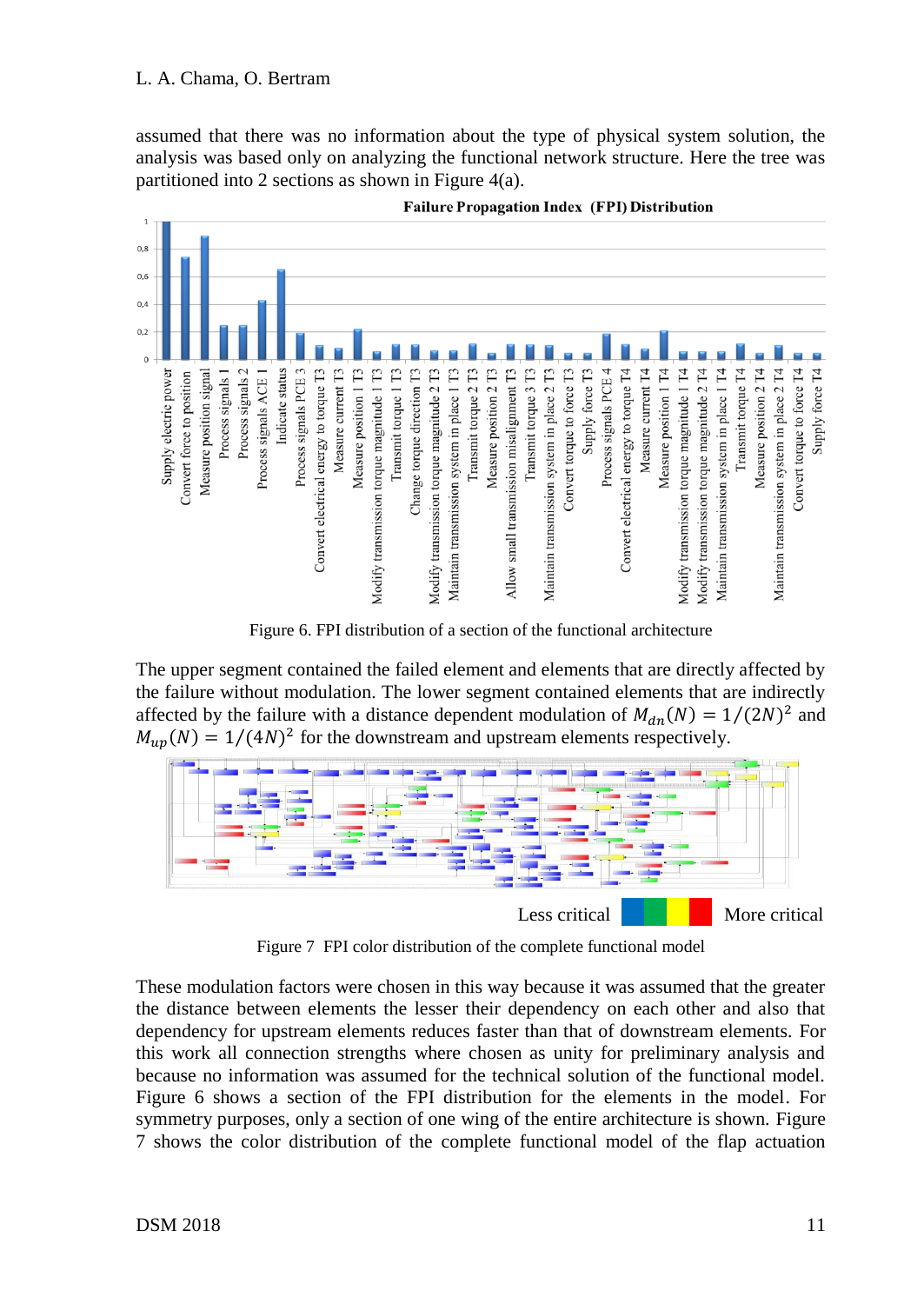system. This color distribution was created according to the magnitude of the FPI generated using equation (4), with normalized distribution as follows: Blue  $\leq 0.2$ , 0.2 <  $Green < 0.4$ ,  $0.4 < Yellow < 0.6$  and  $0.6 < Red$ . As expected, the distribution showed that more highly connected elements are more critical than less connected elements. Because the FPI of the electric power supply is extremely high, a potential early design decision would be to introduce a second power supply. Also, another enhancement decision could be to introduce redundant "Process Signals ACE" function due to the high FPI. The general observation made from the functional architecture is that highly connected elements with many downstream elements are more critical than those that are less connected with fewer downstream elements. Also functional elements with electrical inclined solutions (e.g. Supply Electric Power) which are highly connected have higher criticality values than those which are not (e.g. Measure Position 2 T4). On the other hand the two green boxes on the top right of Figure 7 represent the SFCCs, though highly connected, they are less critical because of redundancy. This equally shows the effect of redundancy using the FPI method.

### **4 Conclusion and Further Recommendations**

Designing extremely large complex systems is a challenging task, especially when dealing with hundreds or thousands of interacting elements. This makes it difficult to identify high risk elements without prior knowledge in the design. As shown in this work, the Failure Propagation Index can therefore be used as a tool to help with the identification of such elements which may otherwise go unnoticed by the designer. If such elements are not identified early in the design process, this may lead to costly design changes or even catastrophic failures in the operational phase. The index formulation presented in this work serves as a systematic way to identify high risk elements in order to improve on the initial concept. The index can either be applied within the concept development phase, as shown for the functional model of the multifunctional actuation concept or for assessing existing design concepts. The FPI methodology uses segmentation of extremely large complex systems and modulation for modulating the failure as it is propagated within the network structure. The FPI method determines the internal impact of the element failure, by capturing its effect within a particular architecture network. With this method, only element connections, connection weights, and distance weights are needed to capture preliminary system element failure impact during concept generation. This aspect is especially useful for extremely large complex systems because of the huge challenges in capturing and processing their complex system behavior. Though this method can be used as a first step in understanding element network impact for extremely large complex systems, a possible enhancement could be by modifying the modulation factor to depend not only on the distance but also on the failed element. Another enhancement could be by introducing multiple connections of different types between system elements, which gives more detail to the functional network and thus, allows the possibility for further analysis on the system architecture. Nevertheless, as a first step in capturing element failure impact, the FPI method has been successfully demonstrated.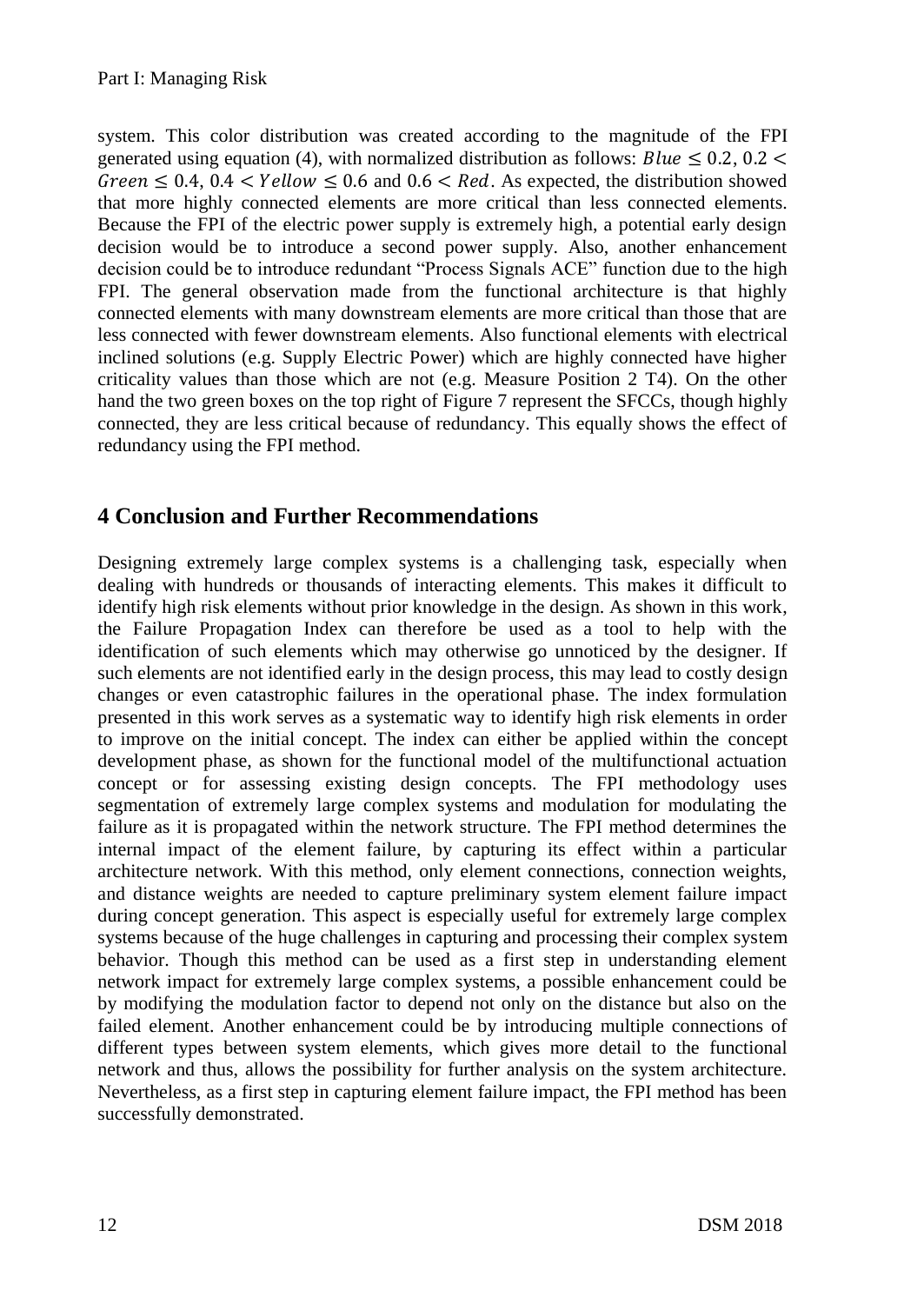#### **References**

- Akoto Chama, L., & Bertram, O. (2018). Identifying Enhancement Potentials of Actuation Systems Using a Criticality Index. 8th International Conference on Recent Advances in Aerospace Actuation Systems and Components. Toulouse, France: 8th International Conference on Recent Advances in Aerospace Actuation Systems and Components,INSA.
- Akoto Chama, L., Bertram, O., & Schumann, H. (2017). Generation of Potential System Architectures by Applying a Stochastic Clustering Algorithm in the High-Lift Actuation Preliminary Design Process. 19th International dependency and structure modeling conference, DSM 2017. Espoo, Finland: 19th International Dependency and Structure Modeling Conference, DSM 2017.
- Carlos Inaki, G. F. (1998). Intregration analysis of product architecture to support effective team co-location. Massachusetts: Massachusetts Institute of technology.
- Chakrabarti, A., Shea, K., Stone, R., Cagan, J., Campbell, M., Hernandez, N. V., & Wood, K. L. (2011). Computer-Based Design Synthesis Research: An Overview. Journal of Computing and Information Science in Engineering, 11.
- Clarkson, P. J., Simons, C., & Eckert, C. (2004). Predicting Change Propagation in Complex Design. Transactions of the ASME, Journal of Mechanical Engineering, 126, 788-797.
- Clifton A, E. (2005). Hazard Analysis Techniques for System Safety. New Jersey: John Wiley & Sons, Inc.
- Cook, M. V., & de Castro, H. V. (2004). The Longitudenal Flying Qualities of a Blended-Wing-Body Civil Transport Aircraft. The Aeronautical Journal, 75-84.
- Dalton, J. (1996). Guidelines and Methods for Conducting the Safety Assessment Process on Civil Airborne Systems and Equipment - ARP4761. Pennsylvania: SAE - International; The Engineering Society for Advanced Mobility Land Sea Air and Space.
- Eppinger, S. D., & Browning, T. R. (2012). Design Structure Matrix Methods and Applications. Cambridge, Massachusetts: The MIT Press.
- Fang, C., & Marle, F. (2012). Dealing with Project Complexity by Matrix-Based Propagation Modelling for Project Risk Analysis. Journal of Engineering Design, Taylor & Francis.
- Giffin, M., de Weck, O., Bounova, G., Keller, R., Eckert, C., & Clarkson, P. J. (2009). Change Propagation Analysis in Complex Techmical Systems. Transactions of the ASME, Journal of Mechanical Design, 131.
- Hamraz, B., Caldwell, N. H., & Clarkson, P. J. (2012). A Multidomain Engineering Change Propagation Model to Support Uncertainty Reduction and Risk Management in Design . Transaction of the ASME, Journal of Mechanical Design, 134.
- Hutcheson, R. S., McAdams, D. A., Stone, R. B., & Tumer, I. Y. (2007). Function-Based Systems Engineering (FUSE). Paris: International Conference on Engineering Design, ICE'07.
- Marle, F. V.-A., & Bocquet, J.-C. (2010). Interaction-Based Risk Clustering Methodologies and Algorithms for Complex Project Management. International Journal of Production Economics, 142, 225-234.
- Pahl, G., Beitz, W., Feldhusen, J., & Grote, K. H. (2007). Engineering Design, A Systematic Approach (Third Edition ed.). London: Springer-Verlag.
- Recksiek, M. (2009). Advanced High Lift System Architecture with Distributed Electrical Flap Actuation. Workshop on Aviation System Technology. Hamburg: Technische Universität Hamburg-Harburg.
- Reckzeh, D. (2014). Multifunctional Wing Moveables: Design of the A350XWB and the Way to the Future. 29th Congress of the International Council of the Aeronautical Sciences. St. Petersburg, Russia: ICAS.
- Reckzeh, D., Bernhard, S., Andreani, L., & Sutcliffe, M. (2012). Patentnr. US 8,336,829 B2. United States of America.
- Sobieszczanski-Sobieski, J., & Haftka, R. T. (1997). Multidisciplinary Aerospace Design Optimization Survey of Recent Developments. Springer-Verlag.
- Stone, R. B., & Wood, K. L. (2000). Development of a Functional Basis for Design. Journal of Mechanical Engineering, 122, 359-369.
- Thebeau, R. E. (2001). Knowledge management of system interfaces and interactions for product development. Massachusetts : Massachusetts Institute of Technology.